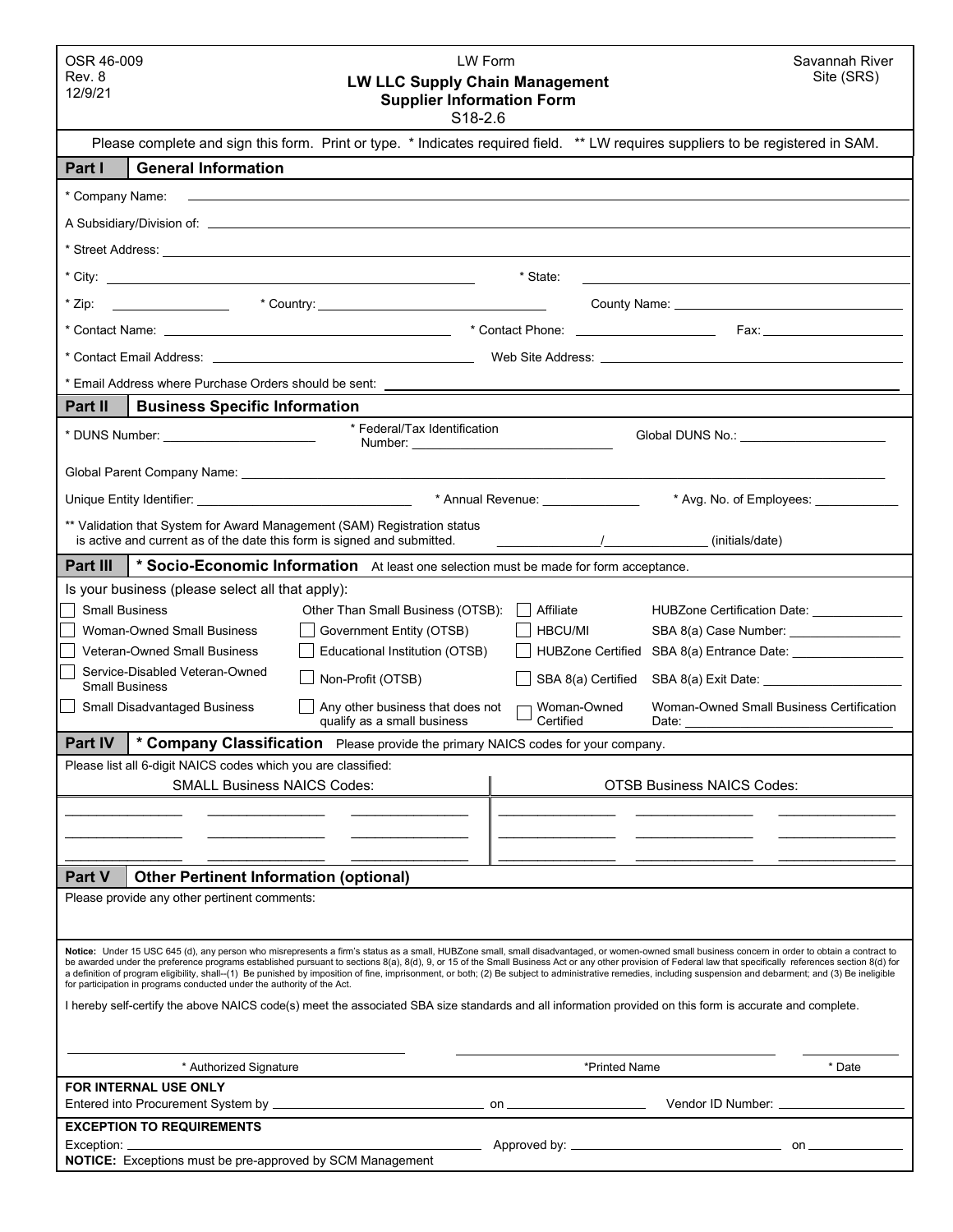# **LW LLC Supply Chain Management Supplier Information Form**

### **Part I: General Information**

Company Name/A Subsidiary/Division of: The naming convention submitted should reflect the name provided on W-9 and SAM registration. The Company Name submitted will be the name to whom all purchase orders/contracts are issued.

Street Address, Country Name (other than USA), City, State, Zip, County Name: The physical address that should appear on all purchase orders. This address should be listed on SAM registration, if an address other than what is provided here is listed in SAM, please provide reason.

Contact Name, Phone, Fax, Email Address: The primary point of contact for all procurement inquiries for supplier. All purchase orders will be issued to this contact and email address. Please note if additional contacts are needed.

Web Site Address: The supplier will need to provide a web site address if they would like the Buyers or FPEs to browse their products.

### **Part II: Business Specific Information**

DUNS Number: The unique nine-character identification provided by Dun and Bradstreet (D&B) that is assigned to entity. The supplier will need to provide the DUNS number for verification of SAM registration.

Federal/Tax Identification Number: a unique nine-character identification number for guidance on the appropriate number to provide please see IRS Form W-9. The Federal/Tax Identification Number provided on SIF should match the number provided on W-9 submitted.

Global DUNS Number: Your global parent organization's DUNS number as defined in SAM.

Global Parent Name: The legal business name of your global parent entity as defined in SAM, if applicable.

Unique Entity Identifier (UEI): The official name of the "new, non-proprietary identifier" that will replace the D-U-N-S number, according to the General Services Administration (GSA). The UEI will be requested in, and assigned by, the System for Award Management (SAM.gov).

Annual Revenue: This is the "total income" (or "gross income") plus the "cost of goods sold." These numbers can normally be found on the business' IRS tax return forms. Receipts are averaged over a business' latest three complete fiscal years to determine the average annual receipts. If a business hasn't been in business for three years, multiply its average weekly revenue by 52 to determine its average annual receipts.

Avg. No. of Employees: This is the average number of people employed for each pay period over the business' latest 12 calendar months. Any person on the payroll must be included as one employee regardless of hours worked or temporary status. The number of employees of a concern in business less than 12 months is the average for each pay period that it has been in business.

System for Award Management (SAM) Registration: The supplier will need to validate SAM Registration status is active and current as of the date this form is signed and submitted.

### **Part III: Socio-Economic Information**

Company should select all applicable boxes. Each category is defined below:

**Other Than Small Business (OTSB):** A business that does not meet the definition of Small Business.

**Small Business:** Means a concern, including its affiliates, that is independently owned and operated, not dominant in the field of operation in which it is bidding on Government contracts, and qualified as a small business under the criteria and size standards in 13 CFR part 121 (see 19.102). Such a concern is "not dominant in its field of operation" when it does not exercise a controlling or major influence on a national basis in a kind of business activity in which a number of business concerns are primarily engaged. In determining whether dominance exists, consideration must be given to all appropriate factors, including volume of business, number of employees, financial resources, competitive status or position, ownership or control of materials, processes, patents, license agreements, facilities, sales territory, and nature of business activity. (See 15 U.S.C. 632.) FAR 2.101

### **Woman Owned:**

- 1. A small business concern
	- i. That is at least 51 percent owned by one or more women; or, in the case of any publicly owned business, at least 51 percent of the stock of which is owned by one or more women; and
	- ii. Whose management and daily business operations are controlled by one or more women; or
- 2. A small business concern eligible under the Women-Owned Small Business Program in accordance with 13 CFR part 127 (see subpart 19.15). FAR 2.101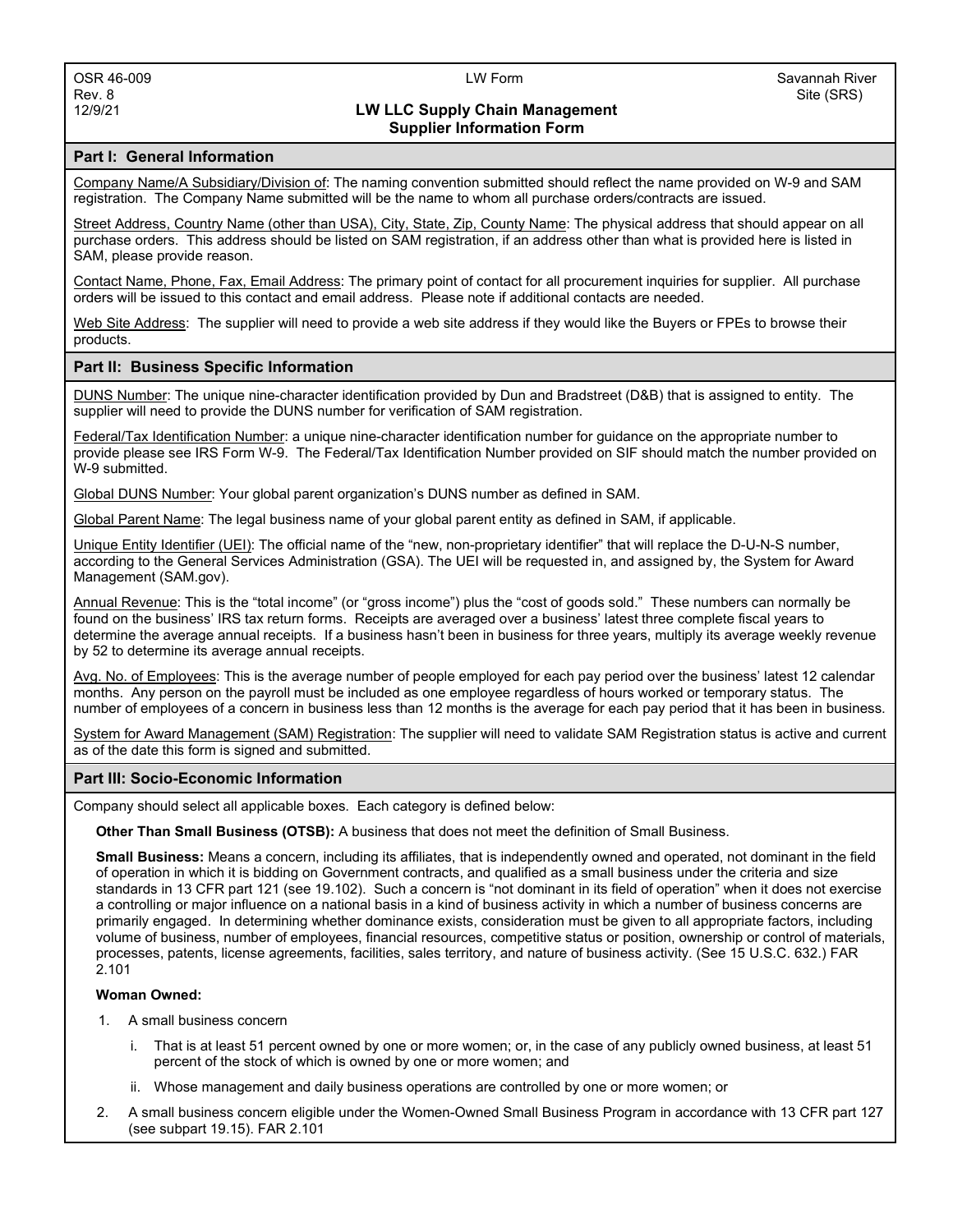# **LW LLC Supply Chain Management Supplier Information Form**

## **Part III: Socio-Economic Information** – continued

### **Veteran Owned:**

- 1. A small business concern not less than 51 percent of which is owned by one or more veterans (as defined at 38 U.S.C. 101(2)) or, in the case of any publicly owned business, not less than 51 percent of the stock of which is owned by one or more veterans; and
- 2. The management and daily business operations of which are controlled by one or more veterans. FAR 2.101

**Service-Disabled Veteran Owned:** Service-disabled veteran-owned small business concern:

- 1. Means a small business concern
	- i. Not less than 51 percent of which is owned by one or more service-disabled veterans or, in the case of any publicly owned business, not less than 51 percent of the stock of which is owned by one or more service-disabled veterans; and
	- ii. The management and daily business operations of which are controlled by one or more service-disabled veterans or, in the case of a service-disabled veteran with permanent and severe disability, the spouse or permanent caregiver of such veteran.
- 2. Service-disabled veteran means a veteran, as defined in 38 U.S.C. 101(2), with a disability that is service-connected, as defined in 38 U.S.C. 101(16). FAR 2.101

**Small Disadvantaged Business:** consistent with 13 CFR 124.1002, means a small business concern under the size standard applicable to the acquisition, that is at least 51 percent unconditionally and directly owned (as defined at 13 CFR 124.105) by–

- i. One or more socially disadvantaged (as defined at 13 CFR 124.103) and economically disadvantaged (as defined at 13 CFR 124.104) individuals who are citizens of the United States; and
- ii. Each individual claiming economic disadvantage has a net worth not exceeding \$750,000 after taking into account the applicable exclusions set forth at 13 CFR 124.104(c)(2); and
- iii. The management and daily business operations of which are controlled (as defined at 13 CFR 124.106) by individuals who meet the criteria in paragraphs (1)(i) and (ii) of this definition. FAR 2.101

**Government Entity:** Federal, state or local government.

**Educational Institute:** Educational institute of any level to include schools, colleges and universities.

**Non-Profit:** To be tax-exempt under section 501(c)(3) of the Internal Revenue Code, an organization must be organized and operated exclusively for exempt purposes set forth in section 501(c)(3), and none of its earnings may inure to any private shareholder or individual. In addition, it may not be an action organization, i.e., it may not attempt to influence legislation as a substantial part of its activities and it may not participate in any campaign activity for or against political candidates.

- Organizations described in section  $501(c)(3)$  are commonly referred to as charitable organizations. Organizations described in section 501(c)(3), other than testing for public safety organizations, are eligible to receive tax-deductible contributions in accordance with Code section 170.
- The organization must not be organized or operated for the benefit of private interests, and no part of a section 501(c)(3) organization's net earnings may inure to the benefit of any private shareholder or individual. If the organization engages in an excess benefit transaction with a person having substantial influence over the organization, an excise tax may be imposed on the person and any organization managers agreeing to the transaction.
- Section 501(c)(3) organizations are restricted in how much political and legislative (lobbying) activities they may conduct. For a detailed discussion, see Political and Lobbying Activities. For more information about lobbying activities by charities, see the article Lobbying Issues; for more information about political activities of charities, see the FY-2002 CPE topic Election Year Issues. (Internal Revenue Service, 2017)

**Affiliate:** means associated business concerns or individuals if, directly or indirectly—either one controls or can control the other; or a third-party controls or can control both. FAR 2.101

**HBCU/MI:** Historically Black College or University (HBCU) means an institution determined by the Secretary of Education to meet the requirements of 34 CFR 608.2. Minority Institute (MI) means an institution of higher education meeting the requirements of Section 365(3) of the Higher Education Act of 1965 (20 U.S.C. 1067k), including a Hispanic-serving institution of higher education, as defined in Section 502(a) of the Act (20 U.S.C. 1101a). FAR 2.101

**HUBZone Certified:** means a small business concern, certified by the Small Business Administration (SBA), that appears on the List of Qualified HUBZone Small Business Concerns maintained by the SBA (13 CFR 126.103). FAR 2.101 FAR 2.101